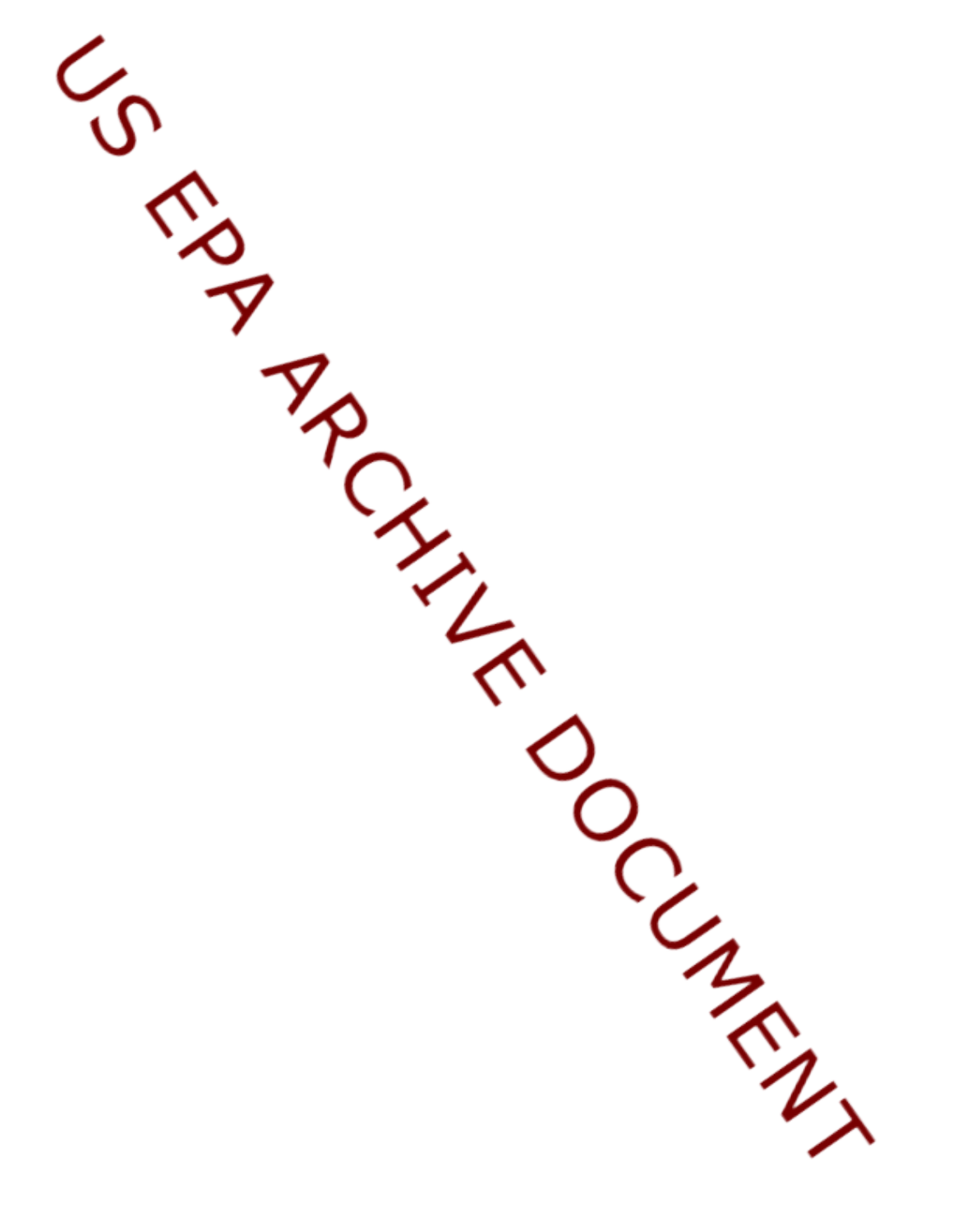# **Technical Factsheet on: 1,1,2-TRICHLOROETHANE**

## [List of Contaminants](http://www.epa.gov/safewater/hfacts.html)

 As part of the Drinking Water and Health pages, this fact sheet is part of a larger publication: **National Primary Drinking Water Regulations** 

### **Drinking Water Standards**

MCLG: 0.003 mg/L MCL: 0.005 mg/L HAL(child): 1 day: 0.6 mg/L; Longer-term: 0.4 mg/L

#### **Health Effects Summary**

Acute: EPA has found 1,1,2-trichloroethane (1,1,2-TCE) to potentially cause the following health effects from acute exposures at levels above the MCL: irritation of gastrointestinal tract; red or hemorrhaged lungs; pale liver.

Drinking water levels which are considered "safe" for short-term exposures: For a 10-kg (22 lb.) child consuming 1 liter of water per day: a one-day exposure of 0.6 mg/L; upto a 7-year exposure to 0.4 mg/L.

 levels above the MCL: damage to liver and kidneys. Chronic: 1,1,2-TCE has the potential to cause the following health effects from long-term exposures at

Cancer: There is some evidence that 1,1,2-TCE may have the potential to cause cancer from a lifetime exposure at levels above the MCL.

#### **Usage Patterns**

 1,1,2-Trichloroethane is only important as an intermediate in the production of 1,1-dichloroethylene (vinylidene chloride) and to some extent for the synthesis of tetrachloroethanes. It is also used in adhesives, production of teflon tubing, in lacquer and coating formulations, and as a solvent for fats, oils, waxes, etc.

An estimated 124 million lbs. of 1,1,2-TCE was produced in the US during 1974, based on the manufacture of vinylidene chloride.

#### **Release Patterns**

 1,1,2-Trichloroethane will enter the atmosphere from its use in the manufacture of vinylidene chloride and its use as a solvent. It will also be discharged in wastewater associated with these uses and in leachates in the US to be 4 million lbs. and volatile emissions from landfills. The EPA estimates the gross annual discharge of 1,1,2-TCE waste

 primarily from alkalis and chlorine industries which use it as an intermediate in chemical manufacture. The From 1987 to 1993, according to EPA's Toxic Chemical Release Inventory, 1,1,2-TCE releases to land and water totalled over 30,000 lbs., of which about 98 percent was to water. These releases were largest releases occurred in Louisiana and Texas.

#### **Environmental Fate**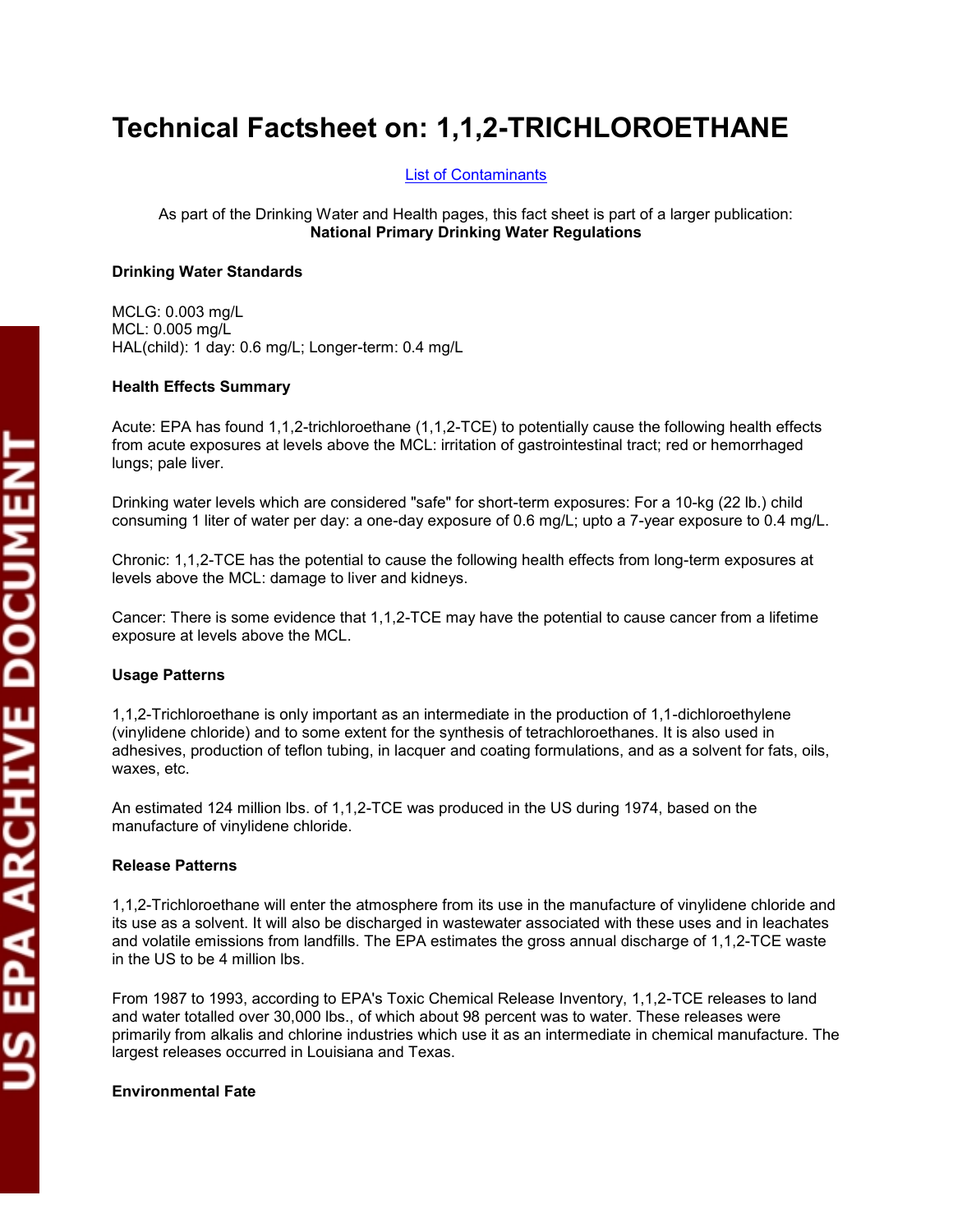When released into water, 1,1,2-trichloroethane should primarily evaporate. Little of the chemical will be lost by adsorption to sediment or by biodegradation. Aquatic hydrolysis is not expected to be important.

 (half-life 24-50 days in unpolluted atmospheres to a few days in polluted atmospheres). Once in the atmosphere, 1,1,2-trichloroethane will photodegrade slowly by reaction with hydroxyl radicals

 under anaerobic conditions. Biodegradation in groundwater or subsurface regions may occur, but When released to land 1,1,2-trichloroethane should partially volatilize and partially leach into the groundwater. Experimentally determined Koc values of 83-209 indicated that 1,1,2-trichloroethane will be moderately to highly mobile in soil. Several biodegradation screening studies have determined that 1,1,2 trichloroethane is resistant to biodegradation. Other screening studies have observed biotransformation appears to be very slow.

 was reported to be <1. 1,1,2-Trichloroethane would not be expected to bioconcentrate since the experimental log BCF in fish

 sources and contaminated drinking water. Primary human exposure is from occupational exposure and from ambient air in the vicinity of industrial

#### **Chemical/Physical Properties**

CAS Number: 79-00-5

Color/ Form/Odor: Clear liquid with a pleasant, chloroform-like odor<br>M.P.: -36.6 C B.P.: 113.8 C<br>Vapor Pressure: 23 mm Hg at 25 C

M.P.: -36.6 C B.P.: 113.8 C

Octanol/Water Partition (Kow): Log Kow = 2.17

Density/Spec. Grav.: 1.4 at 20 C

Solubility: 4.4 g/L of water at 20 C; Soluble in water

Soil sorption coefficient: Koc measured at 83 to 209; moderate to high mobility in soil

Odor/Taste Thresholds: N/A

Bioconcentration Factor: BCF <1 in fish; not expected to bioconcentrate in aquatic organisms.

Henry's Law Coefficient: 8.24x10-4 atm-cu m/mole;

Trade Names/Synonyms: Beta-trichloroethane; Beta-T; Vinyl trichloride

#### **Other Regulatory Information**

Monitoring:

-- For Ground/Surface Water Sources: